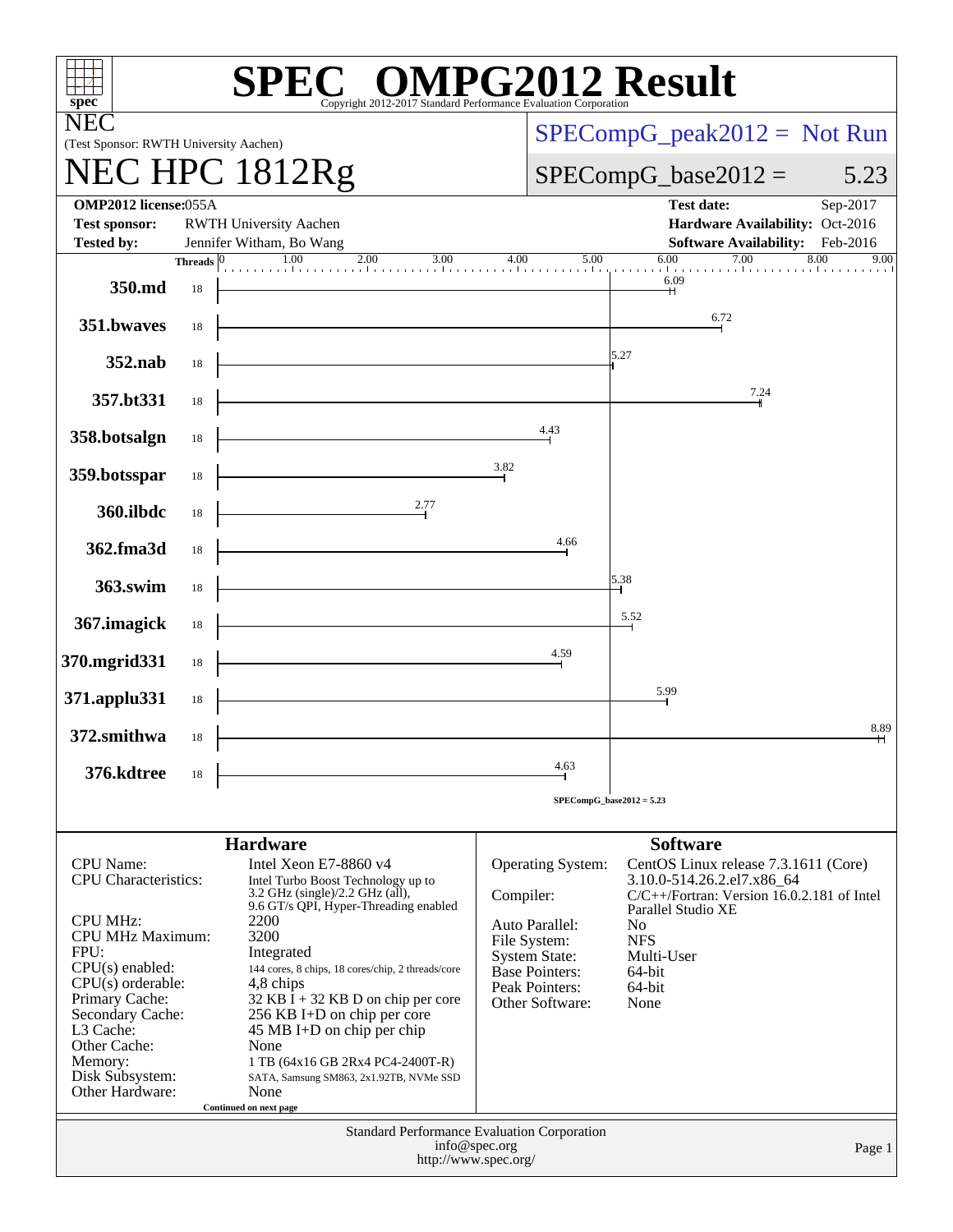

# **[SPEC OMPG2012 Result](http://www.spec.org/auto/omp2012/Docs/result-fields.html#SPECOMPG2012Result)**

(Test Sponsor: RWTH University Aachen)

## NEC HPC 1812Rg

 $SPECompG_peak2012 = Not Run$  $SPECompG_peak2012 = Not Run$ 

#### $SPECompG_base2012 = 5.23$  $SPECompG_base2012 = 5.23$

**[OMP2012 license:](http://www.spec.org/auto/omp2012/Docs/result-fields.html#OMP2012license)**055A **[Test date:](http://www.spec.org/auto/omp2012/Docs/result-fields.html#Testdate)** Sep-2017

**[Test sponsor:](http://www.spec.org/auto/omp2012/Docs/result-fields.html#Testsponsor)** RWTH University Aachen **[Hardware Availability:](http://www.spec.org/auto/omp2012/Docs/result-fields.html#HardwareAvailability)** Oct-2016

**[Tested by:](http://www.spec.org/auto/omp2012/Docs/result-fields.html#Testedby)** Jennifer Witham, Bo Wang **[Software Availability:](http://www.spec.org/auto/omp2012/Docs/result-fields.html#SoftwareAvailability)** Feb-2016

[Base Threads Run:](http://www.spec.org/auto/omp2012/Docs/result-fields.html#BaseThreadsRun) 18

[Minimum Peak Threads:](http://www.spec.org/auto/omp2012/Docs/result-fields.html#MinimumPeakThreads) --[Maximum Peak Threads:](http://www.spec.org/auto/omp2012/Docs/result-fields.html#MaximumPeakThreads)

|                  | <b>Base</b>            |      |       |                |       |                |       | <b>Peak</b>            |  |              |                                                                                                          |              |                |              |
|------------------|------------------------|------|-------|----------------|-------|----------------|-------|------------------------|--|--------------|----------------------------------------------------------------------------------------------------------|--------------|----------------|--------------|
| <b>Benchmark</b> | <b>Threads</b> Seconds |      | Ratio | <b>Seconds</b> | Ratio | <b>Seconds</b> | Ratio | <b>Threads Seconds</b> |  | <b>Ratio</b> | <b>Seconds</b>                                                                                           | <b>Ratio</b> | <b>Seconds</b> | <b>Ratio</b> |
| 350.md           | 18                     | 760  | 6.09  | 768            | 6.02  | 760            | 6.09  |                        |  |              |                                                                                                          |              |                |              |
| 351.bwayes       | 18                     | 674  | 6.72  | 674            | 6.72  | 674            | 6.72  |                        |  |              |                                                                                                          |              |                |              |
| 352.nab          | 18                     | 740  | 5.26  | 739            | 5.27  | 738            | 5.27  |                        |  |              |                                                                                                          |              |                |              |
| 357.bt331        | 18                     | 656  | 7.22  | 655            | 7.24  | 655            | 7.24  |                        |  |              |                                                                                                          |              |                |              |
| 358.botsalgn     | 18                     | 983  | 4.43  | 983            | 4.43  | 983            | 4.43  |                        |  |              |                                                                                                          |              |                |              |
| 359.botsspar     | 18                     | 1375 | 3.82  | 1376           | 3.82  | 1374           | 3.82  |                        |  |              |                                                                                                          |              |                |              |
| 360.ilbdc        | 18                     | 1287 | 2.77  | 1284           | 2.77  | 1287           | 2.77  |                        |  |              |                                                                                                          |              |                |              |
| 362.fma3d        | 18                     | 817  | 4.65  | 816            | 4.66  | 816            | 4.66  |                        |  |              |                                                                                                          |              |                |              |
| $363$ .swim      | 18                     | 842  | 5.38  | 842            | 5.38  | 843            | 5.38  |                        |  |              |                                                                                                          |              |                |              |
| 367.imagick      | 18                     | 1274 | 5.52  | 1274           | 5.52  | 1274           | 5.52  |                        |  |              |                                                                                                          |              |                |              |
| 370.mgrid331     | 18                     | 964  | 4.58  | 964            | 4.59  | 964            | 4.59  |                        |  |              |                                                                                                          |              |                |              |
| 371.applu331     | 18                     | 1013 | 5.98  | 1012           | 5.99  | 1011           | 5.99  |                        |  |              |                                                                                                          |              |                |              |
| 372.smithwa      | 18                     | 603  | 8.89  | 608            | 8.81  | 603            | 8.89  |                        |  |              |                                                                                                          |              |                |              |
| 376.kdtree       | 18                     | 969  | 4.64  | 972            | 4.63  | 973            | 4.63  |                        |  |              |                                                                                                          |              |                |              |
|                  |                        |      |       |                |       |                |       |                        |  |              | Results appear in the order in which they were run. Bold underlined text indicates a median measurement. |              |                |              |

 Sysinfo program /rwthfs/rz/cluster/home/jw331215/work/claixspec/Docs/sysinfo Revision 563 of 2016-06-10 (097295389cf6073d8c3b03fa376740a5) running on lns01.hpc.itc.rwth-aachen.de Mon Sep 25 12:04:11 2017

 This section contains SUT (System Under Test) info as seen by some common utilities. To remove or add to this section, see: <http://www.spec.org/omp2012/Docs/config.html#sysinfo>

Standard Performance Evaluation Corporation From /proc/cpuinfo model name : Intel(R) Xeon(R) CPU E7-8860 v4 @ 2.20GHz 8 "physical id"s (chips) 288 "processors" cores, siblings (Caution: counting these is hw and system dependent. The following excerpts from /proc/cpuinfo might not be reliable. Use with caution.) cpu cores : 18 siblings : 36 physical 0: cores 0 1 2 3 4 8 9 10 11 16 17 18 19 20 24 25 26 27 physical 1: cores 0 1 2 3 4 8 9 10 11 16 17 18 19 20 24 25 26 27 physical 2: cores 0 1 2 3 4 8 9 10 11 16 17 18 19 20 24 25 26 27 physical 3: cores 0 1 2 3 4 8 9 10 11 16 17 18 19 20 24 25 26 27 Continued on next page

[info@spec.org](mailto:info@spec.org) <http://www.spec.org/>

Page 2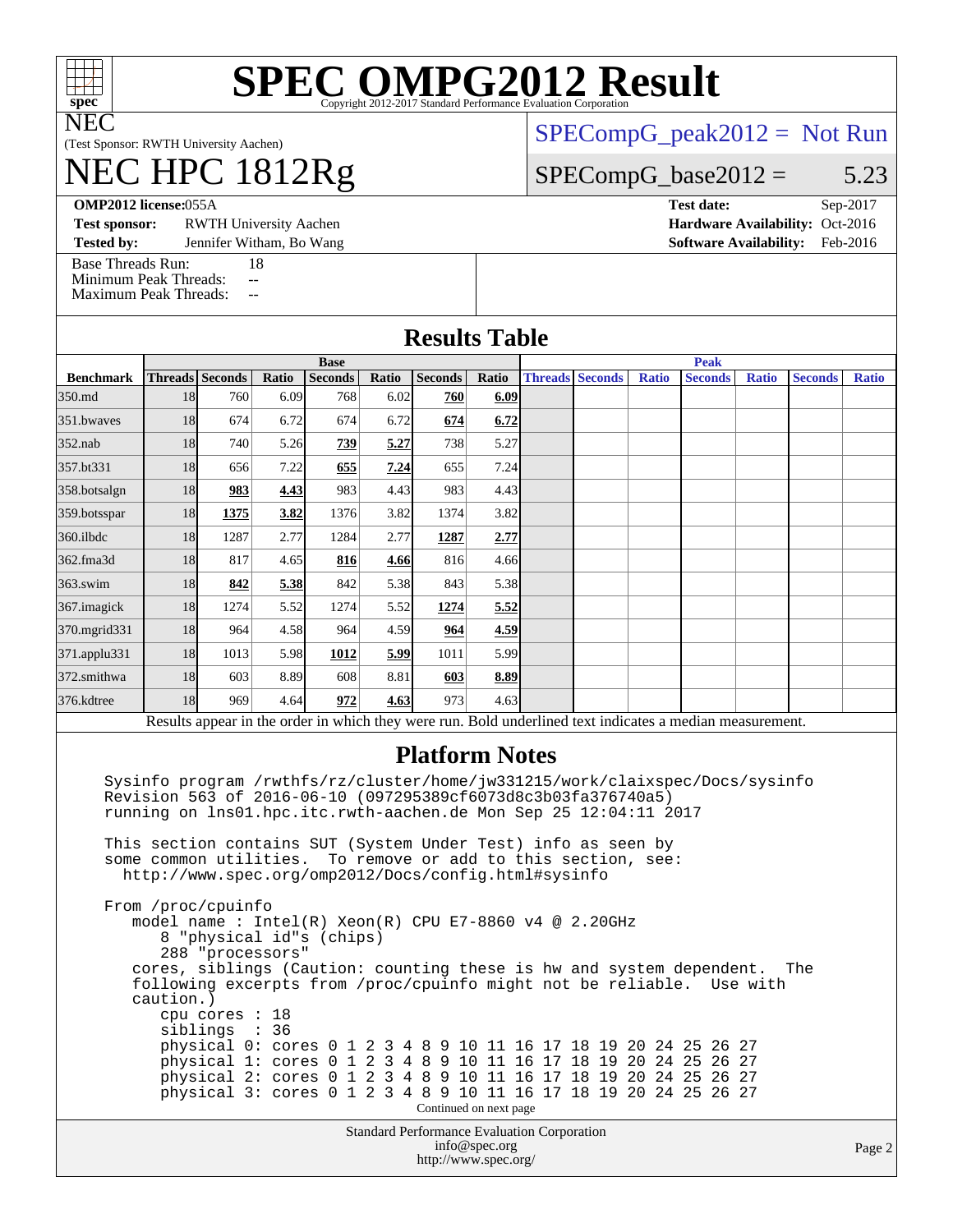

## **[SPEC OMPG2012 Result](http://www.spec.org/auto/omp2012/Docs/result-fields.html#SPECOMPG2012Result)**

(Test Sponsor: RWTH University Aachen) NEC HPC 1812Rg  $SPECompG_peak2012 = Not Run$  $SPECompG_peak2012 = Not Run$ 

 $SPECompG_base2012 = 5.23$  $SPECompG_base2012 = 5.23$ 

**[OMP2012 license:](http://www.spec.org/auto/omp2012/Docs/result-fields.html#OMP2012license)**055A **[Test date:](http://www.spec.org/auto/omp2012/Docs/result-fields.html#Testdate)** Sep-2017

**[Test sponsor:](http://www.spec.org/auto/omp2012/Docs/result-fields.html#Testsponsor)** RWTH University Aachen **[Hardware Availability:](http://www.spec.org/auto/omp2012/Docs/result-fields.html#HardwareAvailability)** Oct-2016 **[Tested by:](http://www.spec.org/auto/omp2012/Docs/result-fields.html#Testedby)** Jennifer Witham, Bo Wang **[Software Availability:](http://www.spec.org/auto/omp2012/Docs/result-fields.html#SoftwareAvailability)** Feb-2016

#### **[Platform Notes \(Continued\)](http://www.spec.org/auto/omp2012/Docs/result-fields.html#PlatformNotes)**

 physical 4: cores 0 1 2 3 4 8 9 10 11 16 17 18 19 20 24 25 26 27 physical 5: cores 0 1 2 3 4 8 9 10 11 16 17 18 19 20 24 25 26 27 physical 6: cores 0 1 2 3 4 8 9 10 11 16 17 18 19 20 24 25 26 27 physical 7: cores 0 1 2 3 4 8 9 10 11 16 17 18 19 20 24 25 26 27 cache size : 46080 KB From /proc/meminfo MemTotal: 1056480792 kB HugePages\_Total: 0<br>Hugepagesize: 2048 kB Hugepagesize: /usr/bin/lsb\_release -d CentOS Linux release 7.3.1611 (Core) From /etc/\*release\* /etc/\*version\* centos-release: CentOS Linux release 7.3.1611 (Core) centos-release-upstream: Derived from Red Hat Enterprise Linux 7.3 (Source) os-release: NAME="CentOS Linux" VERSION="7 (Core)" ID="centos" ID\_LIKE="rhel fedora" VERSION\_ID="7" PRETTY\_NAME="CentOS Linux 7 (Core)" ANSI\_COLOR="0;31" CPE\_NAME="cpe:/o:centos:centos:7" redhat-release: CentOS Linux release 7.3.1611 (Core) system-release: CentOS Linux release 7.3.1611 (Core) system-release-cpe: cpe:/o:centos:centos:7 uname -a: Linux lns01.hpc.itc.rwth-aachen.de 3.10.0-514.26.2.el7.x86\_64 #1 SMP Tue Jul 4 15:04:05 UTC 2017 x86\_64 x86\_64 x86\_64 GNU/Linux run-level 3 Sep 19 16:48 SPEC is set to: /rwthfs/rz/cluster/home/jw331215/work/claixspec<br>Filesystem Type Size Used Avail Use% Mo Type Size Used Avail Use% Mounted on<br>nfs 150G 66G 85G 44% 134.61.192.202:/home/jw331215 nfs /rwthfs/rz/cluster/home/jw331215 Additional information from dmidecode: Warning: Use caution when you interpret this section. The 'dmidecode' program reads system data which is "intended to allow hardware to be accurately determined", but the intent may not be met, as there are frequent changes to hardware, firmware, and the "DMTF SMBIOS" standard. (End of data from sysinfo program)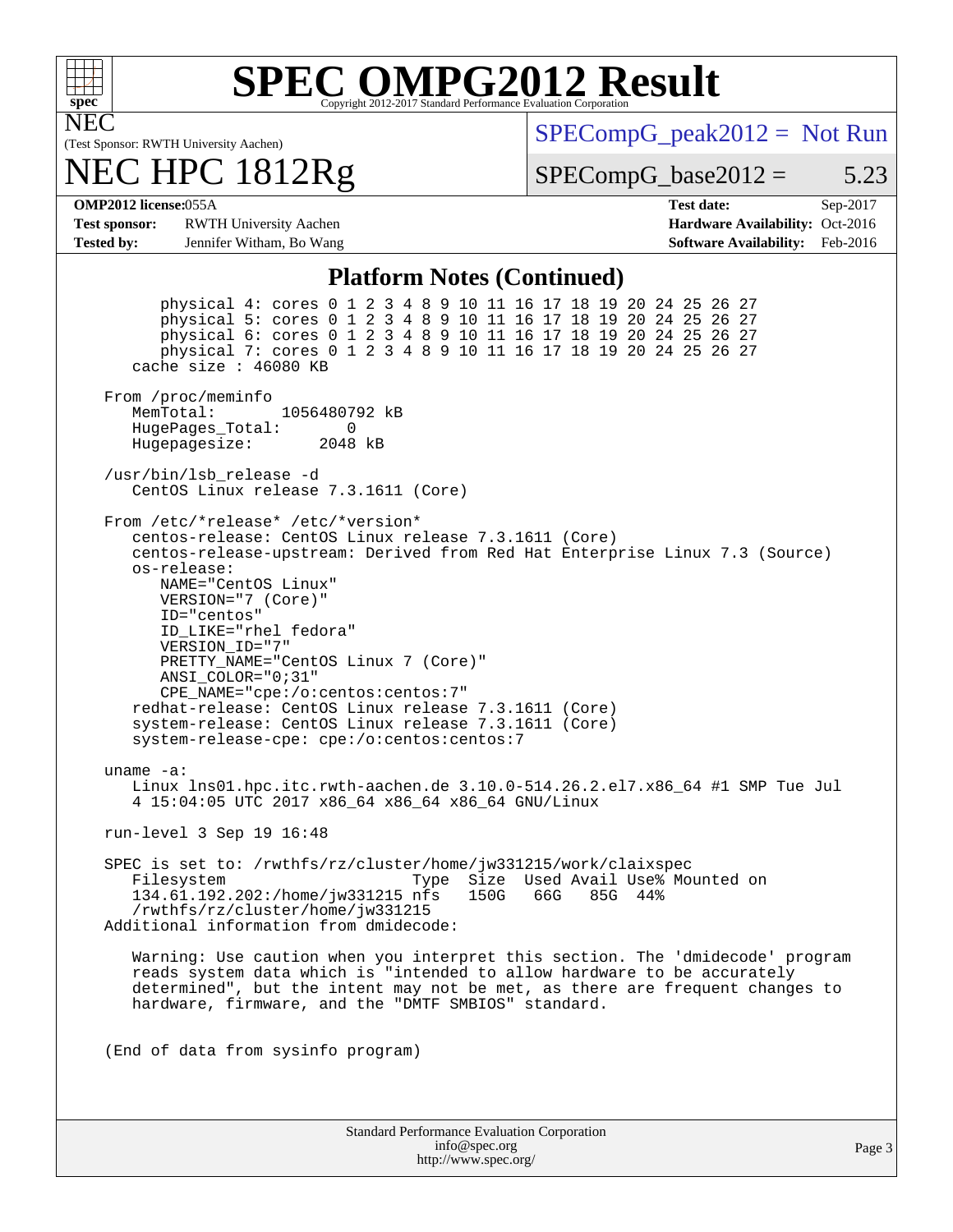

# **[SPEC OMPG2012 Result](http://www.spec.org/auto/omp2012/Docs/result-fields.html#SPECOMPG2012Result)**

(Test Sponsor: RWTH University Aachen)

## 1812Rg

 $SPECompG_peak2012 = Not Run$  $SPECompG_peak2012 = Not Run$ 

#### $SPECompG_base2012 = 5.23$  $SPECompG_base2012 = 5.23$

**[Test sponsor:](http://www.spec.org/auto/omp2012/Docs/result-fields.html#Testsponsor)** RWTH University Aachen **[Hardware Availability:](http://www.spec.org/auto/omp2012/Docs/result-fields.html#HardwareAvailability)** Oct-2016 **[Tested by:](http://www.spec.org/auto/omp2012/Docs/result-fields.html#Testedby)** Jennifer Witham, Bo Wang **[Software Availability:](http://www.spec.org/auto/omp2012/Docs/result-fields.html#SoftwareAvailability)** Feb-2016

**[OMP2012 license:](http://www.spec.org/auto/omp2012/Docs/result-fields.html#OMP2012license)**055A **[Test date:](http://www.spec.org/auto/omp2012/Docs/result-fields.html#Testdate)** Sep-2017

#### **[General Notes](http://www.spec.org/auto/omp2012/Docs/result-fields.html#GeneralNotes)**

 BIOS settings: Intel Hyper-Threading Technology (SMT): Enabled Intel Turbo Boost Technology (Turbo) : Enabled ENV\_OMP\_SCHEDULE=static ENV\_KMP\_BLOCKTIME=200 ENV\_KMP\_STACKSIZE=8192M ENV\_OMP\_DYNAMIC=FALSE

### **[Base Compiler Invocation](http://www.spec.org/auto/omp2012/Docs/result-fields.html#BaseCompilerInvocation)**

[C benchmarks](http://www.spec.org/auto/omp2012/Docs/result-fields.html#Cbenchmarks): [icc](http://www.spec.org/omp2012/results/res2017q4/omp2012-20170927-00128.flags.html#user_CCbase_intel_icc_a87c68a857bc5ec5362391a49d3a37a6)

[C++ benchmarks:](http://www.spec.org/auto/omp2012/Docs/result-fields.html#CXXbenchmarks) [icpc](http://www.spec.org/omp2012/results/res2017q4/omp2012-20170927-00128.flags.html#user_CXXbase_intel_icpc_2d899f8d163502b12eb4a60069f80c1c)

[Fortran benchmarks](http://www.spec.org/auto/omp2012/Docs/result-fields.html#Fortranbenchmarks): [ifort](http://www.spec.org/omp2012/results/res2017q4/omp2012-20170927-00128.flags.html#user_FCbase_intel_ifort_8a5e5e06b19a251bdeaf8fdab5d62f20)

### **[Base Portability Flags](http://www.spec.org/auto/omp2012/Docs/result-fields.html#BasePortabilityFlags)**

 350.md: [-free](http://www.spec.org/omp2012/results/res2017q4/omp2012-20170927-00128.flags.html#user_baseFPORTABILITY350_md_f-FR_e51be0673775d2012b3310fa5323f530) 357.bt331: [-mcmodel=medium](http://www.spec.org/omp2012/results/res2017q4/omp2012-20170927-00128.flags.html#user_baseFPORTABILITY357_bt331_f-mcmodel_3a41622424bdd074c4f0f2d2f224c7e5) 363.swim: [-mcmodel=medium](http://www.spec.org/omp2012/results/res2017q4/omp2012-20170927-00128.flags.html#user_baseFPORTABILITY363_swim_f-mcmodel_3a41622424bdd074c4f0f2d2f224c7e5) 367.imagick: [-std=c99](http://www.spec.org/omp2012/results/res2017q4/omp2012-20170927-00128.flags.html#user_baseCPORTABILITY367_imagick_f-std_2ec6533b6e06f1c4a6c9b78d9e9cde24)

### **[Base Optimization Flags](http://www.spec.org/auto/omp2012/Docs/result-fields.html#BaseOptimizationFlags)**

[C benchmarks](http://www.spec.org/auto/omp2012/Docs/result-fields.html#Cbenchmarks): [-O3](http://www.spec.org/omp2012/results/res2017q4/omp2012-20170927-00128.flags.html#user_CCbase_f-O3) [-openmp](http://www.spec.org/omp2012/results/res2017q4/omp2012-20170927-00128.flags.html#user_CCbase_f-openmp) [-ipo](http://www.spec.org/omp2012/results/res2017q4/omp2012-20170927-00128.flags.html#user_CCbase_f-ipo_84062ab53814f613187d02344b8f49a7) [-xCORE-AVX2](http://www.spec.org/omp2012/results/res2017q4/omp2012-20170927-00128.flags.html#user_CCbase_f-xCORE-AVX2) [-ansi-alias](http://www.spec.org/omp2012/results/res2017q4/omp2012-20170927-00128.flags.html#user_CCbase_f-ansi-alias)

[C++ benchmarks:](http://www.spec.org/auto/omp2012/Docs/result-fields.html#CXXbenchmarks) [-O3](http://www.spec.org/omp2012/results/res2017q4/omp2012-20170927-00128.flags.html#user_CXXbase_f-O3) [-openmp](http://www.spec.org/omp2012/results/res2017q4/omp2012-20170927-00128.flags.html#user_CXXbase_f-openmp) [-ipo](http://www.spec.org/omp2012/results/res2017q4/omp2012-20170927-00128.flags.html#user_CXXbase_f-ipo_84062ab53814f613187d02344b8f49a7) [-xCORE-AVX2](http://www.spec.org/omp2012/results/res2017q4/omp2012-20170927-00128.flags.html#user_CXXbase_f-xCORE-AVX2) [-ansi-alias](http://www.spec.org/omp2012/results/res2017q4/omp2012-20170927-00128.flags.html#user_CXXbase_f-ansi-alias)

[Fortran benchmarks](http://www.spec.org/auto/omp2012/Docs/result-fields.html#Fortranbenchmarks):

[-O3](http://www.spec.org/omp2012/results/res2017q4/omp2012-20170927-00128.flags.html#user_FCbase_f-O3) [-openmp](http://www.spec.org/omp2012/results/res2017q4/omp2012-20170927-00128.flags.html#user_FCbase_f-openmp) [-ipo](http://www.spec.org/omp2012/results/res2017q4/omp2012-20170927-00128.flags.html#user_FCbase_f-ipo_84062ab53814f613187d02344b8f49a7) [-xCORE-AVX2](http://www.spec.org/omp2012/results/res2017q4/omp2012-20170927-00128.flags.html#user_FCbase_f-xCORE-AVX2) [-align all](http://www.spec.org/omp2012/results/res2017q4/omp2012-20170927-00128.flags.html#user_FCbase_f-align_1ebfa66158b49aff21b037afc4046011)

The flags file that was used to format this result can be browsed at <http://www.spec.org/omp2012/flags/Intel-linux64.html>

You can also download the XML flags source by saving the following link: <http://www.spec.org/omp2012/flags/Intel-linux64.xml>

> Standard Performance Evaluation Corporation [info@spec.org](mailto:info@spec.org) <http://www.spec.org/>